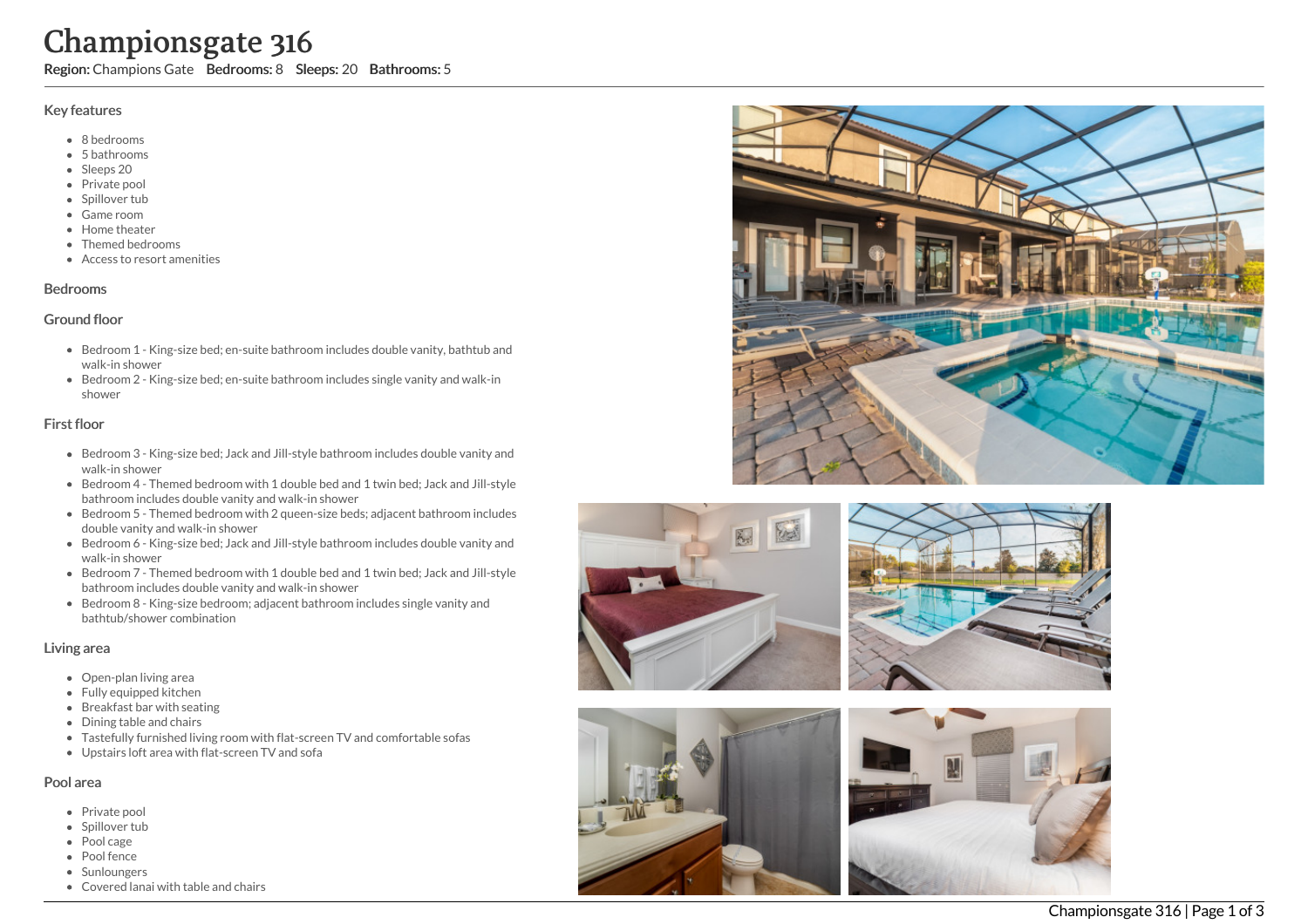#### Home entertainment

- Flat-screen TVs in living area and all bedrooms
- Themed game room with pool table, air-hockey table, racing arcade game, and barstyle seating
- $\bullet$  Home theater with flat-screen TV and cinema-style seating

#### General

- Air conditioning throughout
- Complimentary wifi
- Bedding and towels included
- Private parking

## Laundry room

- Washer and dryer
- Iron and ironing board

# Children's equipment available for hire

- $\bullet$  Crib
- Stroller
- $\bullet$  High chair
- Pack and play

# Resort facilities

Ideally located close to many of Orlando A¢â,¬â, ¢s theme parks, Championsgate Resort offers a wide variety of fantastic amenities for the whole family to enjoy. Set within 900 acres, this luxury resort is home to an 18-hole championship golf course, a fully equipped gym, a games room and multiple sports courts. Guests can choose from a selection of swimming pools; kids will enjoy the waterslides and splash park whilst adults can float in the lazy river, or relax under a private cabana. An excellent retreat after a busy day at the parks, guests of Championsgate Resort will also have access to a movie theater, a range of shops and an impressive spa. There is also a great selection of restaurants and bars on site, including a poolside grill, a sports bar and the impressive clubhouse.

# Places of interest

- Golf courses 0 miles
- $\bullet$  Shopping mall 3 miles
- Disney World 8 miles
- Seaworld 17 miles
- Universal Studios 20 miles
- Legoland 25 miles